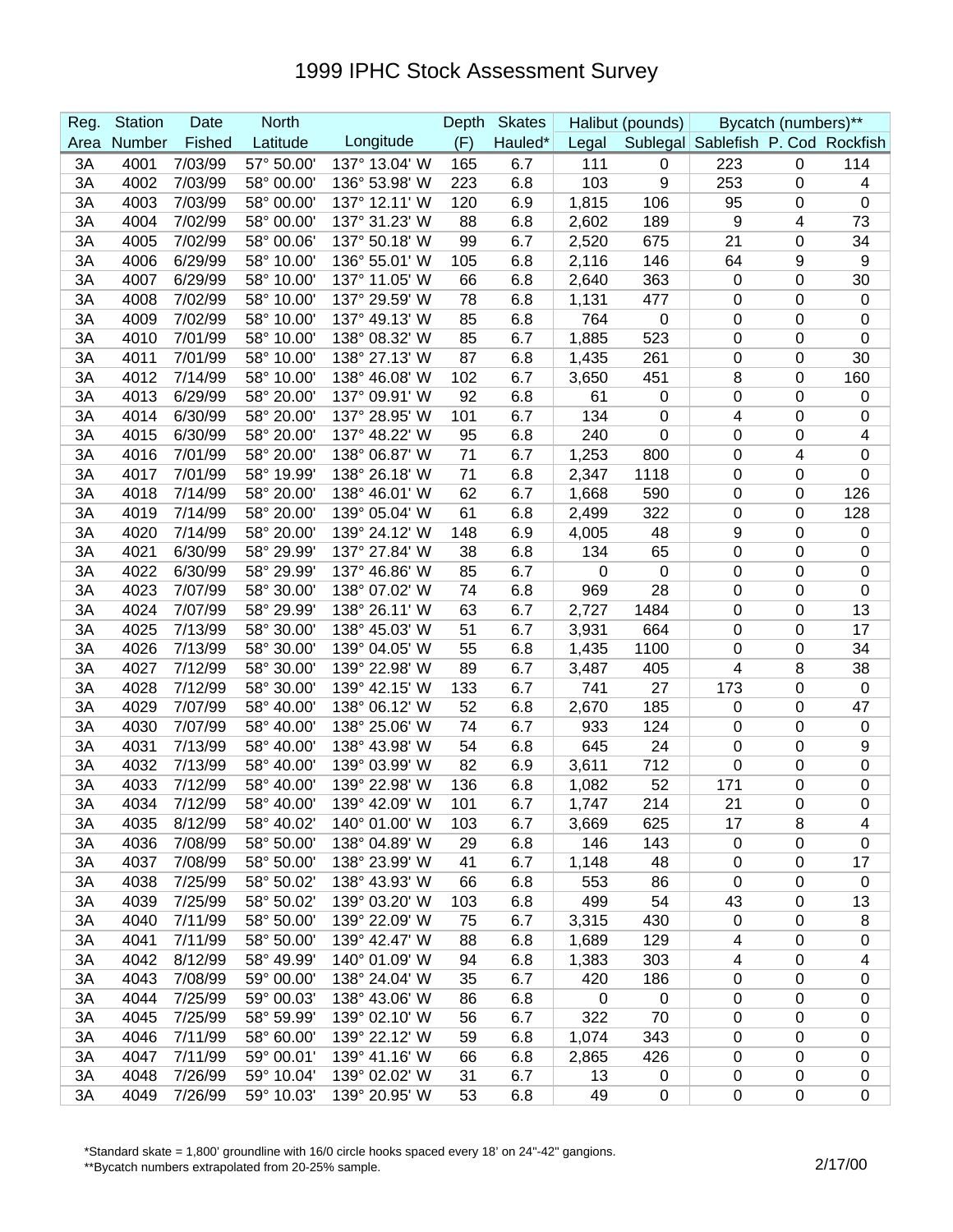| Reg. | <b>Station</b> | Date    | <b>North</b> |               | Depth | <b>Skates</b> |       | Halibut (pounds) |                                    | Bycatch (numbers)** |                  |
|------|----------------|---------|--------------|---------------|-------|---------------|-------|------------------|------------------------------------|---------------------|------------------|
| Area | Number         | Fished  | Latitude     | Longitude     | (F)   | Hauled*       | Legal |                  | Sublegal Sablefish P. Cod Rockfish |                     |                  |
| 3A   | 4051           | 8/12/99 | 58° 50.08'   | 140° 20.23' W | 100   | 6.7           | 1,865 | 545              | 4                                  | $\mathbf 0$         | 0                |
| 3A   | 4052           | 8/12/99 | 58° 50.01'   | 140° 40.09' W | 105   | 6.7           | 3,165 | 252              | 42                                 | 25                  | $\boldsymbol{0}$ |
| 3A   | 4053           | 8/11/99 | 59° 00.04'   | 140° 01.00' W | 72    | 6.7           | 3,326 | 525              | $\mathbf 0$                        | $\mathbf 0$         | 4                |
| 3A   | 4054           | 8/11/99 | 59° 00.01'   | 140° 20.24' W | 84    | 6.9           | 4,240 | 548              | 0                                  | 0                   | 35               |
| 3A   | 4055           | 8/10/99 | 59° 00.00'   | 140° 39.02' W | 97    | 6.7           | 1,324 | 384              | 4                                  | $\mathbf 0$         | $\mathbf 0$      |
| 3A   | 4056           | 8/10/99 | 59° 00.00'   | 140° 59.17' W | 104   | 6.7           | 3,286 | 599              | 13                                 | 17                  | 4                |
| 3A   | 4057           | 7/26/99 | 59° 10.00'   | 139° 41.03' W | 68    | 6.8           | 1,521 | 279              | 0                                  | 9                   | $\mathbf 0$      |
| 3A   | 4058           | 8/11/99 | 59° 09.76'   | 140° 01.20' W | 64    | 6.7           | 2,748 | 976              | 0                                  | 0                   | $\mathbf 0$      |
| 3A   | 4059           | 8/11/99 | 59° 09.99'   | 140° 20.11' W | 71    | 6.8           | 3,676 | 415              | 9                                  | 4                   | $\mathbf 0$      |
| 3A   | 4060           | 8/10/99 | 59° 10.01'   | 140° 39.00' W | 81    | 6.7           | 1,125 | 290              | $\mathbf 0$                        | 21                  | 4                |
| 3A   | 4061           | 8/10/99 | 59° 10.02'   | 140° 58.90' W | 98    | 6.7           | 4,799 | 494              | 0                                  | 0                   | $\boldsymbol{0}$ |
| 3A   | 4062           | 8/09/99 | 59° 10.00'   | 141° 18.00' W | 184   | 6.8           | 1,605 | 9                | 119                                | 0                   | 4                |
| 3A   | 4063           | 8/09/99 | 59° 10.02'   | 141° 38.15' W | 124   | 6.7           | 8,040 | 155              | 75                                 | 8                   | 4                |
| 3A   | 4064           | 7/26/99 | 59° 20.03'   | 139° 39.99' W | 85    | 6.8           | 42    | 11               | $\pmb{0}$                          | 0                   | $\boldsymbol{0}$ |
| 3A   | 4065           | 7/27/99 | 59° 20.01'   | 139° 59.86' W | 88    | 6.8           | 316   | 27               | 4                                  | 0                   | $\mathbf 0$      |
| 3A   | 4066           | 7/27/99 | 59° 20.05'   | 140° 19.99' W | 70    | 6.7           | 2,184 | 561              | $\mathbf 0$                        | 0                   | $\boldsymbol{0}$ |
| 3A   | 4067           | 7/27/99 | 59° 20.02'   | 140° 39.09' W | 77    | 6.8           | 1,314 | 352              | 0                                  | 0                   | $\boldsymbol{0}$ |
| 3A   | 4068           | 8/09/99 | 59° 20.01'   | 140° 59.00' W | 86    | 6.8           | 2,893 | 427              | 4                                  | 0                   | $\mathbf 0$      |
| 3A   | 4069           | 8/09/99 | 59° 20.01'   | 141° 17.96' W | 178   | 6.7           | 448   | $\pmb{0}$        | 214                                | 0                   | $\mathbf 0$      |
| 3A   | 4070           | 8/08/99 | 59° 20.01'   | 141° 38.03' W | 103   | 6.8           | 2,558 | 189              | 9                                  | 0                   | $\mathbf 0$      |
| 3A   | 4071           | 8/08/99 | 59° 20.00'   | 141° 57.97' W | 118   | 6.7           | 2,952 | 230              | 25                                 | 4                   | $\mathbf 0$      |
| 3A   | 4072           | 7/28/99 | 59° 30.02'   | 140° 00.21' W | 60    | 6.8           | 0     | $\pmb{0}$        | 0                                  | 0                   | $\mathbf 0$      |
| 3A   | 4073           | 7/28/99 | 59° 30.01'   | 140° 19.52' W | 123   | 6.8           | 716   | $\pmb{0}$        | 13                                 | 0                   | $\boldsymbol{0}$ |
| 3A   | 4074           | 7/28/99 | 59° 30.01'   | 140° 39.12' W | 151   | 6.7           | 755   | $\pmb{0}$        | 59                                 | 0                   | 21               |
| 3A   | 4075           | 7/29/99 | 59° 30.00'   | 140° 59.02' W | 161   | 6.8           | 902   | $\pmb{0}$        | 158                                | 0                   | 4                |
| 3A   | 4076           | 7/29/99 | 59° 30.02'   | 141° 19.18' W | 89    | 6.8           | 379   | 10               | 0                                  | 0                   | $\boldsymbol{0}$ |
| 3A   | 4077           | 8/08/99 | 59° 30.05'   | 141° 38.11' W | 87    | 6.9           | 228   | $\pmb{0}$        | 0                                  | $\mathbf 0$         | $\boldsymbol{0}$ |
| 3A   | 4078           | 8/08/99 | 59° 30.00'   | 141° 58.05' W | 96    | 6.7           | 747   | 9                | 4                                  | 0                   | $\boldsymbol{0}$ |
| 3A   | 4079           | 7/28/99 | 59° 40.02'   | 139° 59.16' W | 74    | 6.8           | 735   | 61               | 0                                  | 17                  | $\boldsymbol{0}$ |
| 3A   | 4080           | 7/29/99 | 59° 40.02'   | 140° 59.19' W | 29    | 6.8           | 323   | 47               | 0                                  | 0                   | $\boldsymbol{0}$ |
| 3A   | 4081           | 7/29/99 | 59° 40.00'   | 141° 19.10' W | 36    | 6.8           | 490   | 383              | 0                                  | 0                   | $\boldsymbol{0}$ |
| 3A   | 4082           | 7/31/99 | 59° 40.00'   | 141° 38.11' W | 53    | 6.7           | 185   | 20               | 0                                  | 0                   | $\mathbf 0$      |
| 3A   | 4083           | 7/31/99 | 59° 40.01'   | 141° 58.05' W | 81    | 6.7           | 122   | $\pmb{0}$        | 0                                  | 0                   | $\boldsymbol{0}$ |
| 3A   | 4084           | 7/31/99 | 59° 39.98'   | 142° 18.08' W | 117   | 6.8           | 1,493 | 16               | 17                                 | $\Omega$            | 4                |
| 3A   | 4085           | 8/02/99 | 59° 39.99'   | 142° 37.95' W | 207   | 6.7           | 396   | 0                | 211                                | 0                   | 34               |
| 3A   | 4086           | 8/02/99 | 59° 40.00'   | 142° 57.86' W | 112   | 6.8           | 4,973 | 89               | 18                                 | 9                   | 9                |
| 3A   | 4087           | 8/02/99 | 59° 40.02'   | 143° 16.79' W | 146   | 6.7           | 3,186 | 21               | 84                                 | 17                  | 21               |
| 3A   | 4088           | 8/03/99 | 59° 40.00'   | 143° 37.02' W | 87    | 6.7           | 8,386 | 152              | $\mathbf 0$                        | 34                  | $\pmb{0}$        |
| 3A   | 4089           | 8/04/99 | 59° 40.01'   | 143° 57.04' W | 70    | 6.7           | 6,840 | 244              | $\mathbf 0$                        | $\mathbf 0$         | 17               |
| 3A   | 4090           | 8/04/99 | 59° 40.01'   | 144° 17.10' W | 88    | 6.7           | 3,366 | 80               | $\mathbf 0$                        | $\mathbf 0$         | 13               |
| 3A   | 4091           | 8/04/99 | 59° 40.00'   | 144° 37.25' W | 80    | 6.7           | 1,330 | 17               | 0                                  | $\mathbf 0$         | $\mathbf 0$      |
| 3A   | 4092           | 7/31/99 | 59° 50.03'   | 141° 59.21' W | 38    | 6.7           | 546   | 243              | 0                                  | $\pmb{0}$           | $\mathbf 0$      |
| 3A   | 4093           | 8/01/99 | 59° 50.00'   | 142° 18.02' W | 52    | 6.8           | 3,909 | 416              | $\mathbf 0$                        | $\mathbf 0$         | 34               |
| 3A   | 4094           | 8/01/99 | 59° 50.03'   | 142° 38.06' W | 85    | 6.8           | 2,976 | 46               | $\pmb{0}$                          | $\mathbf 0$         | 0                |
| 3A   | 4095           | 8/02/99 | 59° 50.03'   | 142° 58.44' W | 94    | 6.8           | 178   | 10               | $\mathbf 0$                        | 0                   | 0                |
| 3A   | 4096           | 8/03/99 | 59° 50.04'   | 143° 18.11' W | 115   | 6.8           | 2,298 | 110              | 9                                  | 4                   | 0                |
| 3A   | 4097           | 8/03/99 | 59° 50.00'   | 143° 38.09' W | 153   | 6.7           | 669   | 20               | 114                                | $\mathbf 0$         | 13               |
| 3A   | 4098           | 8/03/99 | 59° 50.02'   | 143° 58.37' W | 51    | 6.8           | 2,154 | 377              | 0                                  | $\mathbf 0$         | $\pmb{0}$        |
| 3A   | 4099           | 8/04/99 | 59° 50.00'   | 144° 17.98' W | 35    | 6.8           | 843   | 307              | 0                                  | 34                  | $\boldsymbol{0}$ |

\*Standard skate = 1,800' groundline with 16/0 circle hooks spaced every 18' on 24"-42" gangions.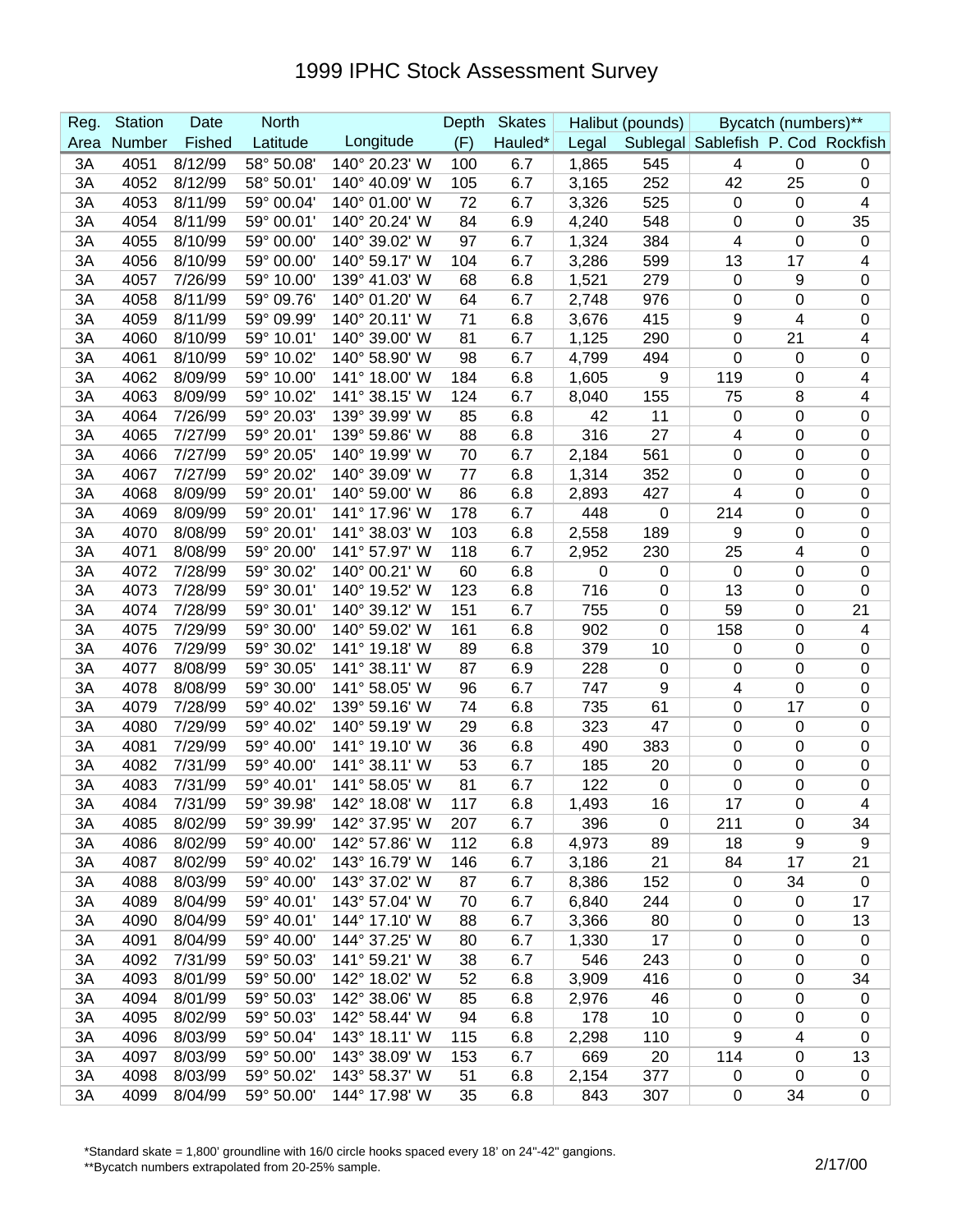| Reg. | <b>Station</b> | Date    | <b>North</b> |               | Depth | <b>Skates</b> |       | Halibut (pounds) |                                    | Bycatch (numbers)** |                  |
|------|----------------|---------|--------------|---------------|-------|---------------|-------|------------------|------------------------------------|---------------------|------------------|
| Area | Number         | Fished  | Latitude     | Longitude     | (F)   | Hauled*       | Legal |                  | Sublegal Sablefish P. Cod Rockfish |                     |                  |
| 3A   | 4100           | 8/01/99 | 60° 00.00'   | 142° 39.08' W | 43    | 6.7           | 1,063 | 168              | 4                                  | $\mathbf 0$         | 0                |
| 3A   | 4101           | 8/01/99 | 60° 00.02'   | 142° 59.01' W | 61    | 6.7           | 506   | 134              | 0                                  | $\mathbf 0$         | $\boldsymbol{0}$ |
| 3A   | 4102           | 8/15/99 | 59° 19.81'   | 146° 16.02' W | 173   | 7.0           | 1,227 | 0                | $\mathbf 0$                        | 0                   | 30               |
| 3A   | 4103           | 8/15/99 | 59° 19.95'   | 146° 35.00' W | 81    | 7.0           | 1,942 | 99               | 0                                  | 0                   | $\boldsymbol{0}$ |
| 3A   | 4104           | 8/16/99 | 59° 20.07'   | 146° 54.99' W | 105   | 7.0           | 1,806 | 110              | $\mathbf 0$                        | 0                   | $\mathbf 0$      |
| 3A   | 4105           | 8/16/99 | 59° 19.96'   | 147° 14.99' W | 101   | 7.0           | 340   | 10               | 10                                 | 0                   | $\boldsymbol{0}$ |
| 3A   | 4106           | 8/07/99 | 59° 29.98'   | 145° 16.05' W | 91    | 7.0           | 3,508 | 137              | 10                                 | 5                   | 65               |
| 3A   | 4107           | 8/07/99 | 59° 30.09'   | 145° 55.01' W | 96    | 7.0           | 1,718 | 111              | 15                                 | 0                   | $\mathbf 0$      |
| 3A   | 4108           | 8/15/99 | 59° 30.00'   | 146° 35.01' W | 50    | 7.0           | 1,220 | 128              | 0                                  | 0                   | 25               |
| 3A   | 4109           | 8/16/99 | 59° 30.20'   | 146° 54.02' W | 101   | 7.0           | 334   | 0                | 10                                 | 0                   | $\boldsymbol{0}$ |
| 3A   | 4110           | 8/12/99 | 59° 29.95'   | 147° 14.03' W | 116   | 7.0           | 213   | 20               | 50                                 | 0                   | 5                |
| 3A   | 4111           | 8/12/99 | 59° 30.00    | 147° 32.98' W | 59    | 7.0           | 2,381 | 272              | 0                                  | 0                   | $\boldsymbol{0}$ |
| 3A   | 4112           | 8/07/99 | 59° 39.98'   | 145° 34.02' W | 58    | 7.0           | 578   | 35               | $\mathbf 0$                        | 0                   | $\boldsymbol{0}$ |
| 3A   | 4113           | 8/08/99 | 59° 40.09'   | 145° 54.03' W | 45    | 7.0           | 1,747 | 642              | $\mathbf 0$                        | 0                   | $\boldsymbol{0}$ |
| 3A   | 4114           | 8/09/99 | 59° 40.03'   | 146° 14.02' W | 46    | 7.0           | 569   | 124              | 0                                  | 0                   | $\boldsymbol{0}$ |
| 3A   | 4115           | 8/09/99 | 59° 39.86'   | 146° 34.02' W | 47    | 7.0           | 2,196 | 498              | $\mathbf 0$                        | 0                   | 20               |
| 3A   | 4116           | 8/14/99 | 59° 40.01'   | 146° 53.01' W | 60    | 7.0           | 120   | 0                | $\mathbf 0$                        | 0                   | $\boldsymbol{0}$ |
| 3A   | 4117           | 8/14/99 | 59° 39.97'   | 147° 13.01' W | 101   | 7.0           | 430   | 0                | 0                                  | 0                   | $\mathbf 0$      |
| 3A   | 4118           | 8/12/99 | 59° 39.95'   | 147° 33.07' W | 66    | 7.0           | 401   | 9                | $\mathbf 0$                        | 0                   | $\mathbf 0$      |
| 3A   | 4119           | 7/28/99 | 59° 49.73'   | 144° 58.05' W | 105   | 7.0           | 170   | 8                | $\mathbf 0$                        | 0                   | $\mathbf 0$      |
| 3A   | 4120           | 8/08/99 | 59° 50.04'   | 145° 53.05' W | 56    | 7.0           | 314   | 16               | 0                                  | 0                   | $\mathbf 0$      |
| 3A   | 4121           | 8/08/99 | 59° 49.95'   | 146° 12.98' W | 34    | 7.0           | 1,049 | 331              | 0                                  | 0                   | $\mathbf 0$      |
| 3A   | 4122           | 8/09/99 | 59° 40.03'   | 146° 14.02' W | 46    | 7.0           | 2,691 | 410              | $\mathbf 0$                        | 0                   | $\boldsymbol{0}$ |
| 3A   | 4123           | 8/14/99 | 59° 49.99'   | 146° 53.01' W | 43    | 7.0           | 505   | 154              | $\mathbf 0$                        | 0                   | $\boldsymbol{0}$ |
| 3A   | 4124           | 8/13/99 | 59° 50.05    | 147° 12.98' W | 87    | 7.0           | 1,017 | 26               | 5                                  | 0                   | $\boldsymbol{0}$ |
| 3A   | 4125           | 7/28/99 | 60° 00.12'   | 144° 38.96' W | 123   | 6.8           | 261   | 0                | 0                                  | 0                   | $\boldsymbol{0}$ |
| 3A   | 4126           | 7/28/99 | 60° 00.02'   | 144° 58.80' W | 71    | 7.0           | 122   | 0                | $\mathbf 0$                        | 0                   | $\boldsymbol{0}$ |
| 3A   | 4127           | 8/06/99 | 60° 00.02'   | 145° 19.02' W | 67    | 7.0           | 441   | 36               | $\mathbf 0$                        | 0                   | $\mathbf 0$      |
| 3A   | 4128           | 8/05/99 | 60° 00.05'   | 146° 12.03' W | 35    | 7.0           | 1,422 | 418              | 0                                  | 0                   | $\boldsymbol{0}$ |
| 3A   | 4129           | 8/05/99 | 60° 00.04'   | 146° 31.95' W | 36    | 7.0           | 1,068 | 1234             | 0                                  | 0                   | $\boldsymbol{0}$ |
| 3A   | 4130           | 8/13/99 | 60° 00.06'   | 146° 51.99' W | 80    | 7.0           | 0     | 7                | 5                                  | 0                   | $\boldsymbol{0}$ |
| 3A   | 4131           | 8/13/99 | 59° 59.87'   | 147° 12.02' W | 101   | 7.0           | 379   | 0                | 15                                 | 20                  | $\mathbf 0$      |
| 3A   | 4132           | 8/06/99 | 60° 10.08'   | 145° 31.01' W | 47    | 7.0           | 837   | 76               | 0                                  | 5                   | 0                |
| 3A   | 4133           | 8/06/99 | 60° 10.05'   | 145° 51.00' W | 58    | 7.0           | 260   | 29               | $\Omega$                           | $\mathbf 0$         | $\Omega$         |
| ЗA   | 4134           | 8/05/99 | 60° 10.00'   | 146° 10.99' W | 48    | 7.0           | 380   | 94               | $\mathbf 0$                        | 0                   | $\mathbf 0$      |
| 3A   | 4135           | 8/23/99 | 60° 10.07'   | 147° 30.99' W | 34    | 7.0           | 1,854 | 213              | $\mathbf 0$                        | 40                  | 45               |
| 3A   | 4136           | 8/23/99 | 60° 09.98'   | 147° 51.02' W | 174   | 7.0           | 785   | 156              | $\mathbf 0$                        | 5                   | 10               |
| 3A   | 4137           | 8/22/99 | 60° 19.99'   | 147° 30.98' W | 71    | 7.0           | 1,454 | 27               | $\mathbf 0$                        | 60                  | 20               |
| 3A   | 4138           | 8/21/99 | 60° 29.96'   | 146° 28.98' W | 37    | 7.0           | 280   | 122              | 5                                  | 0                   | $\pmb{0}$        |
| 3A   | 4139           | 8/21/99 | 60° 30.18'   | 146° 49.00' W | 218   | 7.0           | 840   | $\overline{7}$   | 6                                  | 3                   | 0                |
| 3A   | 4140           | 8/21/99 | 60° 30.02'   | 147° 10.00' W | 98    | 7.0           | 759   | 88               | 25                                 | 30                  | 0                |
| 3A   | 4141           | 8/22/99 | 60° 30.02'   | 147° 30.00' W | 105   | 7.0           | 533   | 41               | 10                                 | $\mathbf 0$         | $\mathbf 5$      |
| 3A   | 4142           | 8/22/99 | 60° 28.95'   | 147° 50.00' W | 253   | 7.0           | 1,178 | 30               | 15                                 | $\mathbf 0$         | $\pmb{0}$        |
| 3A   | 4143           | 8/20/99 | 60° 39.99'   | 146° 48.99' W | 226   | 7.0           | 1,242 | 28               | 50                                 | 10                  | 0                |
| 3A   | 4144           | 8/20/99 | 60° 39.96'   | 147° 09.00' W | 135   | 7.0           | 878   | 21               | 21                                 | 36                  | $\pmb{0}$        |
| 3A   | 4145           | 8/20/99 | 60° 49.94'   | 147° 10.01' W | 111   | 7.0           | 1,047 | 126              | 5                                  | 55                  | 15               |
| 3A   | 4146           | 8/19/99 | 60° 50.09'   | 148° 09.97' W | 140   | 7.0           | 761   | 82               | 10                                 | 15                  | 45               |
| 3A   | 4147           | 7/15/99 | 58° 40.06'   | 148° 33.94' W | 129   | 6.7           | 1,885 | 33               | 139                                | $\mathbf 0$         | $\pmb{0}$        |
| 3A   | 4148           | 7/15/99 | 58° 39.88'   | 148° 53.08' W | 87    | 6.7           | 2,546 | 124              | 45                                 | 29                  | $\mathbf 0$      |

\*Standard skate = 1,800' groundline with 16/0 circle hooks spaced every 18' on 24"-42" gangions.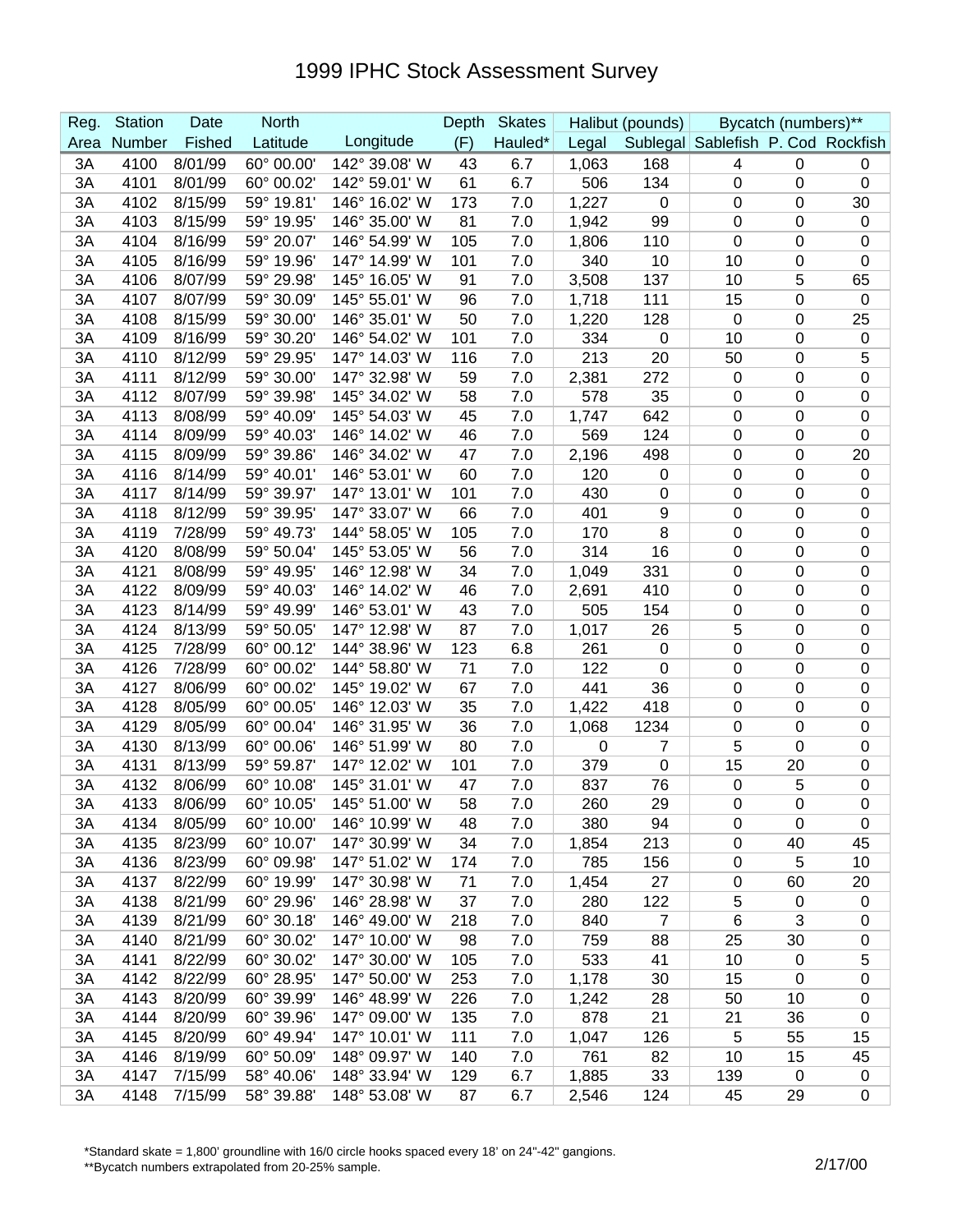| Reg. | <b>Station</b> | Date    | <b>North</b>                |               | Depth | <b>Skates</b> |       | Halibut (pounds) |                                    | Bycatch (numbers)**     |                          |
|------|----------------|---------|-----------------------------|---------------|-------|---------------|-------|------------------|------------------------------------|-------------------------|--------------------------|
| Area | Number         | Fished  | Latitude                    | Longitude     | (F)   | Hauled*       | Legal |                  | Sublegal Sablefish P. Cod Rockfish |                         |                          |
| 3A   | 4149           |         | <b>Unsuccessful Station</b> |               |       |               |       |                  |                                    |                         |                          |
| 3A   | 4150           | 7/15/99 | 58° 50.43'                  | 148° 33.99' W | 160   | 6.6           | 2,950 | 10               | 99                                 | $\mathbf 0$             | 0                        |
| 3A   | 4151           | 6/28/99 | 58° 50.01'                  | 148° 52.95' W | 140   | 6.4           | 3,364 | $\pmb{0}$        | 117                                | 20                      | 0                        |
| 3A   | 4152           | 6/28/99 | 58° 50.06'                  | 149° 12.07' W | 112   | 6.6           | 2,387 | 23               | 89                                 | 24                      | 4                        |
| 3A   | 4153           | 7/17/99 | 59° 01.14'                  | 147° 55.02' W | 165   | 6.6           | 790   | 85               | 33                                 | 45                      | 16                       |
| 3A   | 4154           | 7/16/99 | 58° 59.78'                  | 148° 13.98' W | 119   | 6.6           | 1,440 | $\overline{7}$   | 59                                 | 17                      | 8                        |
| 3A   | 4155           | 7/16/99 | 58° 59.78'                  | 148° 34.13' W | 131   | 6.6           | 882   | 21               | 95                                 | $\mathbf 0$             | 0                        |
| 3A   | 4156           | 6/28/99 | 58° 59.86'                  | 148° 52.99' W | 117   | 6.6           | 968   | 7                | 93                                 | 32                      | 0                        |
| 3A   | 4157           | 6/27/99 | 59° 00.04'                  | 149° 12.10' W | 112   | 6.7           | 686   | 16               | 59                                 | 8                       | 0                        |
| 3A   | 4158           | 6/27/99 | 58° 59.88'                  | 149° 32.04' W | 129   | 6.7           | 388   | $\pmb{0}$        | 66                                 | 8                       | 0                        |
| 3A   | 4159           | 7/09/99 | 59° 10.02'                  | 147° 36.52' W | 126   | 6.6           | 6,500 | 36               | 24                                 | 8                       | 4                        |
| 3A   | 4160           | 7/17/99 | 59° 10.00'                  | 147° 51.98' W | 113   | 6.7           | 1,823 | 60               | 54                                 | 0                       | $\mathbf 0$              |
| 3A   | 4161           | 7/17/99 | 59° 10.02'                  | 148° 13.25' W | 68    | 6.5           | 6,926 | 391              | 0                                  | 4                       | 77                       |
| 3A   | 4162           | 7/17/99 | 59° 09.93'                  | 148° 33.02' W | 88    | 6.5           | 1,926 | 88               | 8                                  | 8                       | 0                        |
| 3A   | 4163           | 7/14/99 | 59° 09.99'                  | 148° 52.95' W | 98    | 6.6           | 3,532 | 27               | 29                                 | 12                      | 4                        |
| 3A   | 4164           | 7/14/99 | 59° 10.16'                  | 149° 12.00' W | 85    | 6.7           | 2,439 | 51               | 38                                 | 13                      | $\pmb{0}$                |
| 3A   | 4165           | 6/26/99 | 59° 09.84'                  | 149° 31.99' W | 89    | 6.5           | 1,985 | 110              | $\overline{4}$                     | 52                      | 0                        |
| 3A   | 4166           | 6/26/99 | 59° 09.96'                  | 149° 50.95' W | 73    | 6.7           | 1,781 | 235              | 8                                  | 12                      | 0                        |
| 3A   | 4167           | 7/09/99 | 59° 19.94'                  | 147° 34.09' W | 68    | 6.6           | 4,994 | 402              | 0                                  | 0                       | 21                       |
| 3A   | 4168           | 7/08/99 | 59° 20.20'                  | 147° 53.94' W | 102   | 6.7           | 1,331 | 10               | 12                                 | 4                       | 0                        |
| 3A   | 4169           | 7/08/99 | 59° 20.15'                  | 148° 12.97' W | 88    | 6.8           | 2,633 | 123              | $\overline{4}$                     | 21                      | 4                        |
| 3A   | 4170           | 7/13/99 | 59° 19.99'                  | 148° 33.00' W | 50    | 6.6           | 6,660 | 654              | 0                                  | 0                       | 44                       |
| 3A   | 4171           | 7/14/99 | 59° 19.80'                  | 148° 53.04' W | 92    | 6.5           | 1,011 | 46               | 20                                 | 0                       | $\pmb{0}$                |
| 3A   | 4172           | 6/30/99 | 59° 19.91'                  | 149° 11.98' W | 102   | 6.6           | 3,228 | 27               | 16                                 | 0                       | 0                        |
| 3A   | 4173           | 6/30/99 | 59° 20.17'                  | 149° 31.95' W | 66    | 6.7           | 2,449 | 347              | 0                                  | 4                       | 0                        |
| 3A   | 4174           | 6/26/99 | 59° 19.96'                  | 149° 50.99' W | 103   | 6.6           | 1,660 | 102              | $\overline{\mathbf{4}}$            | 16                      | 0                        |
| 3A   | 4175           | 6/25/99 | 59° 20.23'                  | 150° 11.02' W | 86    | 6.2           | 1,596 | 49               | $\overline{\mathbf{4}}$            | 38                      | $\boldsymbol{0}$         |
| 3A   | 4176           | 7/07/99 | 59° 31.34'                  | 147° 53.73' W | 63    | 6.7           | 2,002 | 228              | 0                                  | 4                       | 8                        |
| 3A   | 4177           | 7/08/99 | 59° 29.93'                  | 148° 13.02' W | 114   | 6.7           | 1,324 | 57               | 34                                 | 25                      | 4                        |
| 3A   | 4178           | 7/13/99 | 59° 29.84'                  | 148° 32.91' W | 52    | 6.6           | 1,062 | 1271             | $\mathbf 0$                        | $\mathbf 0$             | 0                        |
| 3A   | 4179           | 7/13/99 | 59° 29.76'                  | 148° 52.05' W | 91    | 6.6           | 2,903 | 180              | 8                                  | $\mathbf 0$             | 0                        |
| 3A   | 4180           | 6/30/99 | 59° 29.80'                  | 149° 11.95' W | 128   | 6.7           | 1,231 | 16               | 62                                 | 29                      | 0                        |
| 3A   | 4181           | 6/30/99 | 59° 29.93'                  | 149° 32.03' W | 58    | 6.7           | 1,145 | 348              | $\mathbf 0$                        | 17                      | 0                        |
| 3A   | 4182           | 6/25/99 | 59° 30.06'                  | 149° 51.97' W | 108   | 6.7           | 1,564 | 77               | 4                                  | 91                      | $\Omega$                 |
| 3A   | 4183           | 6/25/99 | 59° 29.80'                  | 150° 10.95' W | 59    | 6.7           | 793   | 134              | 0                                  | 12                      | 8                        |
| 3A   | 4184           | 7/07/99 | 59° 39.77'                  | 147° 52.95' W | 39    | 6.6           | 3,525 | 34               | $\mathbf 0$                        | $\pmb{0}$               | 37                       |
| 3A   | 4185           | 7/07/99 | 59° 39.94'                  | 148° 13.01' W | 70    | 6.7           | 579   | 172              | 0                                  | $\mathbf 0$             | $\pmb{0}$                |
| 3A   | 4186           | 7/06/99 | 59° 40.05'                  | 148° 32.88' W | 114   | 6.5           | 853   | 90               | 28                                 | 8                       | 0                        |
| 3A   | 4187           | 7/05/99 | 59° 39.80'                  | 148° 51.99' W | 99    | 6.6           | 668   | 32               | 4                                  | $\mathbf 0$             | $\overline{\mathcal{A}}$ |
| 3A   | 4188           | 7/04/99 | 59° 40.19'                  | 149° 11.94' W | 115   | 6.7           | 1,930 | 10               | 51                                 | $\overline{\mathbf{4}}$ | $\pmb{0}$                |
| 3A   | 4189           | 7/04/99 | 59° 39.91'                  | 149° 32.10' W | 151   | 6.6           | 645   | 26               | 61                                 | 85                      | 0                        |
| 3A   | 4190           | 7/06/99 | 59° 49.84'                  | 148° 12.06' W | 66    | 6.4           | 1,533 | 277              | 12                                 | 12                      | 0                        |
| 3A   | 4191           | 7/06/99 | 59° 50.03'                  | 148° 31.91' W | 77    | 6.7           | 491   | 16               | $\mathbf 0$                        | $\mathbf 0$             | 0                        |
| 3A   | 4192           | 7/05/99 | 59° 49.84'                  | 148° 52.14' W | 95    | 6.7           | 346   | $\pmb{0}$        | 8                                  | 0                       | 0                        |
| 3A   | 4193           | 7/05/99 | 59° 49.91'                  | 149° 12.06' W | 78    | 6.7           | 777   | 38               | $\overline{\mathbf{4}}$            | 8                       | 0                        |
| 3A   | 4194           | 7/04/99 | 59° 49.86'                  | 149° 31.97' W | 83    | 6.6           | 634   | 38               | $\overline{\mathcal{A}}$           | 0                       | 0                        |
| 3A   | 4195           | 8/03/99 | 57° 59.94'                  | 149° 13.06' W | 78    | 6.5           | 2,105 | $\mathbf 0$      | $\mathbf 0$                        | 0                       | 18                       |
| 3A   | 4196           | 8/03/99 | 58° 09.93'                  | 148° 53.93' W | 77    | 6.6           | 1,710 | 248              | 0                                  | $\pmb{0}$               | $\mathbf 0$              |
| 3A   | 4197           | 8/03/99 | 58° 09.87'                  | 149° 12.78' W | 63    | 6.5           | 1,881 | 332              | 0                                  | 0                       | 14                       |

\*Standard skate = 1,800' groundline with 16/0 circle hooks spaced every 18' on 24"-42" gangions.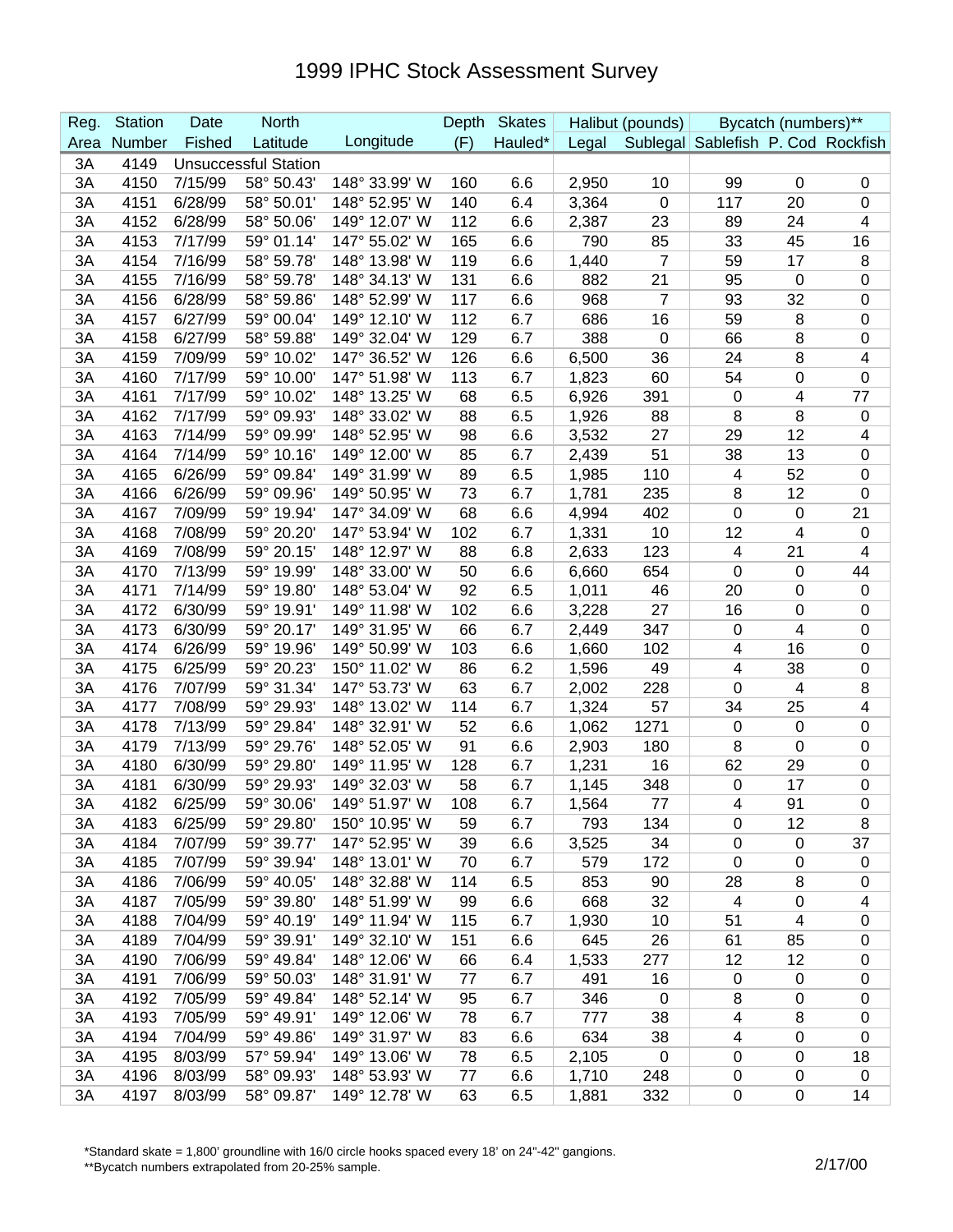| Reg. | <b>Station</b> | Date    | <b>North</b>                |               | Depth | <b>Skates</b> |       | Halibut (pounds) |                                    | Bycatch (numbers)** |                  |
|------|----------------|---------|-----------------------------|---------------|-------|---------------|-------|------------------|------------------------------------|---------------------|------------------|
| Area | Number         | Fished  | Latitude                    | Longitude     | (F)   | Hauled*       | Legal |                  | Sublegal Sablefish P. Cod Rockfish |                     |                  |
| 3A   | 4198           | 8/02/99 | 58° 10.04'                  | 149° 31.66' W | 58    | 6.7           | 3,492 | 331              | $\mathbf 0$                        | $\mathbf 0$         | 0                |
| 3A   | 4199           | 8/02/99 | 58° 09.85'                  | 149° 51.06' W | 82    | 6.7           | 2,175 | 47               | 5                                  | 10                  | 5                |
| 3A   | 4200           | 8/07/99 | 58° 20.06'                  | 148° 35.31' W | 107   | 6.7           | 4,286 | 71               | 10                                 | $\mathbf 0$         | $\boldsymbol{0}$ |
| 3A   | 4201           | 8/08/99 | 58° 20.03'                  | 148° 53.85' W | 68    | 6.3           | 525   | 48               | $\mathbf 0$                        | $\mathbf 0$         | $\boldsymbol{0}$ |
| 3A   | 4202           | 8/08/99 | 58° 20.02'                  | 149° 13.32' W | 84    | 6.2           | 1,913 | 88               | $\mathbf 0$                        | 22                  | $\boldsymbol{0}$ |
| 3A   | 4203           | 7/31/99 | 58° 19.88'                  | 149° 31.97' W | 82    | 5.7           | 2,082 | 135              | 0                                  | 0                   | $\pmb{0}$        |
| 3A   | 4204           | 8/02/99 | 58° 19.82'                  | 149° 51.05' W | 42    | 6.5           | 2,155 | 303              | $\pmb{0}$                          | 0                   | $\pmb{0}$        |
| 3A   | 4205           | 7/23/99 | 58° 19.79'                  | 150° 09.99' W | 27    | 6.5           | 867   | 375              | $\pmb{0}$                          | $\mathbf 0$         | $\pmb{0}$        |
| 3A   | 4206           | 7/23/99 | 58° 20.05'                  | 150° 29.76' W | 28    | 7.0           | 314   | 396              | $\pmb{0}$                          | 0                   | $\mathbf 0$      |
| 3A   | 4207           | 8/07/99 | 58° 30.08'                  | 148° 40.39' W | 65    | 6.5           | 1,587 | 33               | $\pmb{0}$                          | 0                   | 14               |
| 3A   | 4208           | 8/07/99 | 58° 29.99'                  | 148° 53.01' W | 60    | 6.4           | 3,565 | 270              | $\mathbf 0$                        | 0                   | $\boldsymbol{0}$ |
| 3A   | 4209           | 8/08/99 | 58° 30.02'                  | 149° 13.04' W | 65    | 6.5           | 2,849 | 153              | $\mathbf 0$                        | 9                   | $\boldsymbol{0}$ |
| 3A   | 4210           | 7/31/99 | 58° 29.93'                  | 149° 31.95' W | 77    | 6.5           | 1,458 | 178              | $\mathbf 0$                        | 28                  | $\boldsymbol{0}$ |
| 3A   | 4211           | 7/31/99 | 58° 30.05'                  | 149° 51.01' W | 77    | 6.7           | 1,149 | 54               | $\mathbf 0$                        | 33                  | $\pmb{0}$        |
| 3A   | 4212           | 7/23/99 | 58° 29.95'                  | 150° 10.03' W | 50    | 6.4           | 1,751 | 456              | $\mathbf 0$                        | $\mathbf 0$         | $\mathbf 0$      |
| 3A   | 4213           | 7/24/99 | 58° 29.87'                  | 150° 29.02' W | 48    | 6.7           | 1,227 | 681              | $\pmb{0}$                          | 0                   | $\boldsymbol{0}$ |
| 3A   | 4214           | 7/25/99 | 58° 29.73'                  | 150° 47.94' W | 54    | 7.0           | 1,847 | 371              | $\mathbf 0$                        | $\mathbf 0$         | $\boldsymbol{0}$ |
| 3A   | 4215           | 8/09/99 | 58° 40.04'                  | 149° 13.03' W | 74    | 6.7           | 756   | 60               | 10                                 | 14                  | $\mathbf 0$      |
| 3A   | 4216           | 8/09/99 | 58° 40.03'                  | 149° 32.21' W | 73    | 6.5           | 1,796 | 116              | 9                                  | 24                  | $\pmb{0}$        |
| 3A   | 4217           | 8/09/99 | 58° 40.03'                  | 149° 51.16' W | 84    | 6.6           | 1,089 | 28               | 5                                  | 0                   | $\mathbf 0$      |
| 3A   | 4218           |         | <b>Unsuccessful Station</b> |               |       |               |       |                  |                                    |                     |                  |
| 3A   | 4219           | 7/24/99 | 58° 40.09'                  | 150° 29.00' W | 113   | 6.8           | 348   | 36               | 24                                 | 29                  | $\pmb{0}$        |
| 3A   | 4220           | 7/25/99 | 58° 40.02'                  | 150° 48.78' W | 110   | 7.1           | 1,359 | 93               | 30                                 | 25                  | $\mathbf 0$      |
| 3A   | 4221           | 7/25/99 | 58° 40.05'                  | 151° 08.19' W | 103   | 7.0           | 2,002 | 53               | 65                                 | 20                  | $\boldsymbol{0}$ |
| 3A   | 4222           | 8/09/99 | 58° 50.01'                  | 149° 32.16' W | 121   | 6.5           | 455   | 9                | 70                                 | 0                   | $\boldsymbol{0}$ |
| 3A   | 4223           | 8/10/99 | 58° 50.03'                  | 149° 51.77' W | 131   | 6.6           | 548   | $\pmb{0}$        | 80                                 | 0                   | $\pmb{0}$        |
| 3A   | 4224           | 8/10/99 | 58° 50.04'                  | 150° 10.26' W | 87    | 6.5           | 1,943 | 29               | 84                                 | 9                   | $\boldsymbol{0}$ |
| 3A   | 4225           | 7/26/99 | 58° 49.78'                  | 150° 29.99' W | 93    | 6.8           | 1,131 | 28               | 73                                 | 5                   | $\pmb{0}$        |
| 3A   | 4226           | 7/26/99 | 58° 49.99'                  | 150° 49.28' W | 99    | 7.0           | 381   | 25               | 64                                 | 69                  | $\pmb{0}$        |
| 3A   | 4227           | 7/30/99 | 58° 50.04'                  | 151° 08.06' W | 77    | 6.9           | 1,971 | 80               | 15                                 | $\mathbf 0$         | $\boldsymbol{0}$ |
| 3A   | 4228           | 7/30/99 | 58° 50.02'                  | 151° 27.74' W | 58    | 7.0           | 1,083 | 454              | 0                                  | 0                   | $\pmb{0}$        |
| 3A   | 4229           | 8/04/99 | 59° 00.07'                  | 149° 50.91' W | 122   | 6.8           | 221   | $\pmb{0}$        | 19                                 | 0                   | $\pmb{0}$        |
| 3A   | 4230           | 8/04/99 | 59° 00.09'                  | 150° 11.62' W | 105   | 6.5           | 234   | $\pmb{0}$        | 28                                 | 0                   | $\boldsymbol{0}$ |
| 3A   | 4231           | 7/26/99 | 58° 59.89'                  | 150° 30.02' W | 65    | 6.6           | 1,176 | 460              | $\mathbf 0$                        | 14                  | $\Omega$         |
| ЗA   | 4232           | 7/26/99 | 59° 00.02'                  | 150° 49.95' W | 89    | 7.4           | 1,099 | 94               | $\mathbf 0$                        | 11                  | $\mathbf 0$      |
| 3A   | 4233           | 7/28/99 | 59° 00.05'                  | 151° 08.18' W | 82    | 6.7           | 1,627 | 293              | $\mathbf 0$                        | 5                   | $\mathbf 0$      |
| 3A   | 4234           | 7/30/99 | 59° 00.68'                  | 151° 27.87' W | 80    | 6.7           | 1,160 | 63               | $\mathbf 0$                        | 5                   | 5                |
| 3A   | 4235           | 8/04/99 | 59° 10.02'                  | 150° 11.51' W | 67    | 6.5           | 1,700 | 189              | 0                                  | $\mathbf 0$         | $\boldsymbol{0}$ |
| 3A   | 4236           | 7/27/99 | 59° 10.04'                  | 150° 29.77' W | 67    | 7.2           | 916   | 70               | 0                                  | $\mathbf 0$         | $\mathbf 0$      |
| 3A   | 4237           | 7/27/99 | 59° 10.02'                  | 150° 49.44' W | 73    | 6.9           | 1,849 | 128              | 5                                  | 20                  | 20               |
| 3A   | 4238           | 7/27/99 | 59° 10.03'                  | 151° 07.13' W | 30    | 6.9           | 2,423 | 615              | $\mathbf 0$                        | $\mathbf 0$         | 25               |
| 3A   | 4239           | 7/27/99 | 59° 19.86'                  | 150° 31.02' W | 130   | 6.7           | 2,304 | 30               | 10                                 | 33                  | 29               |
| 3A   | 4240           | 8/17/99 | 57° 19.92'                  | 150° 46.09' W | 87    | 6.7           | 1,366 | 26               | 10                                 | 10                  | $\mathbf 0$      |
| 3A   | 4241           | 8/18/99 | 57° 30.11'                  | 150° 09.09' W | 243   | 7.0           | 217   | $\pmb{0}$        | 35                                 | $\overline{0}$      | 0                |
| 3A   | 4242           | 8/18/99 | 57° 30.00'                  | 150° 27.83' W | 85    | 7.0           | 878   | 50               | 5                                  | 5                   | 0                |
| 3A   | 4243           | 8/17/99 | 57° 29.91'                  | 150° 46.08' W | 53    | 6.8           | 2,428 | 150              | 0                                  | 15                  | 0                |
| 3A   | 4244           | 8/19/99 | 57° 40.25'                  | 149° 50.05' W | 225   | 7.0           | 301   | $\mathbf 0$      | 10                                 | 0                   | 35               |
| 3A   | 4245           | 8/18/99 | 57° 40.09'                  | 150° 09.09' W | 114   | 7.0           | 2,423 | 25               | $\mathbf 0$                        | $\mathbf 0$         | $\pmb{0}$        |
| 3A   | 4246           | 8/18/99 | 57° 40.00'                  | 150° 27.91' W | 52    | 7.0           | 533   | 302              | $\mathbf 0$                        | $\pmb{0}$           | $\mathbf 0$      |

\*Standard skate = 1,800' groundline with 16/0 circle hooks spaced every 18' on 24"-42" gangions.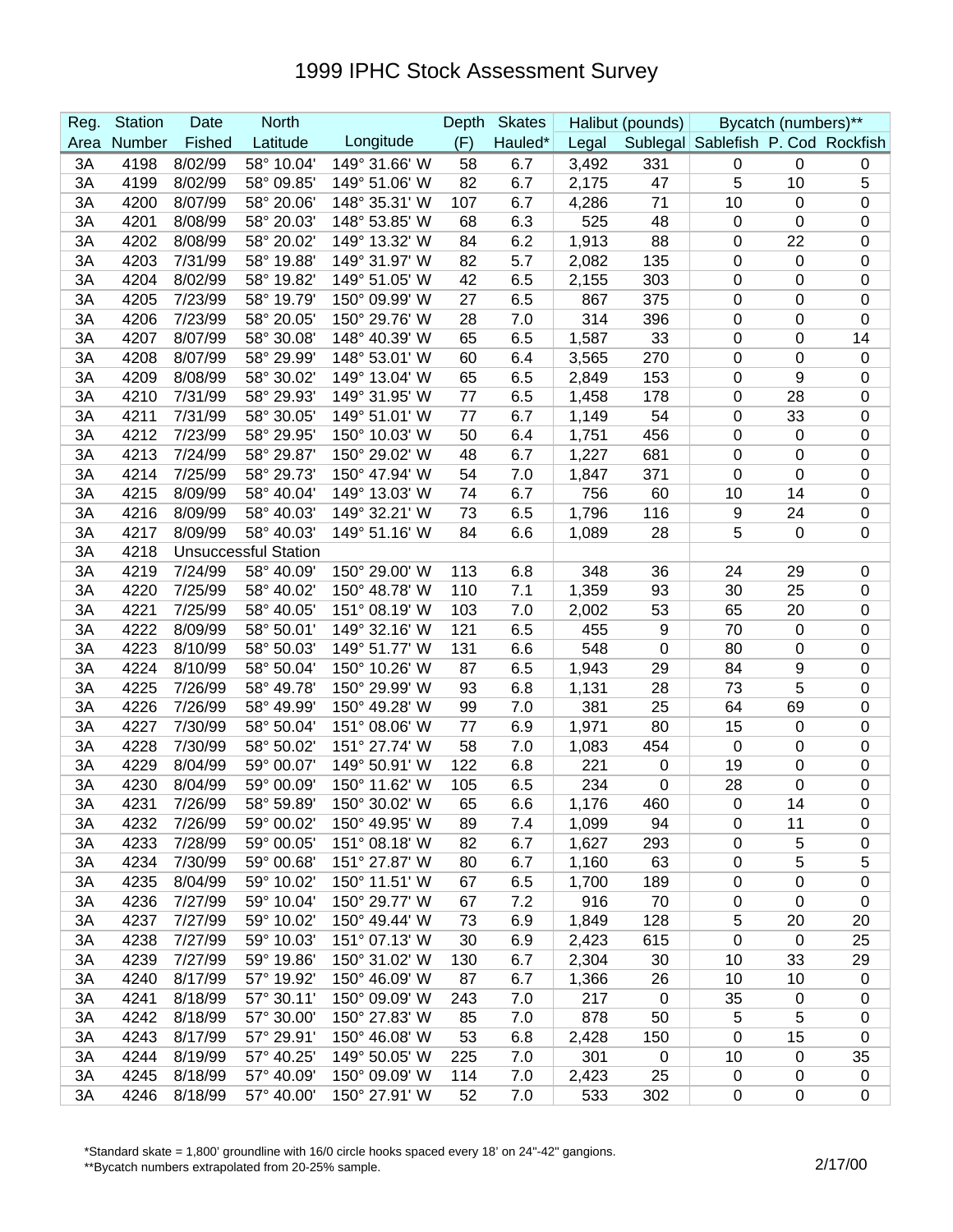| Reg. | <b>Station</b> | Date    | <b>North</b> |               | Depth | <b>Skates</b> |       | Halibut (pounds) |                                    | Bycatch (numbers)** |                  |
|------|----------------|---------|--------------|---------------|-------|---------------|-------|------------------|------------------------------------|---------------------|------------------|
| Area | Number         | Fished  | Latitude     | Longitude     | (F)   | Hauled*       | Legal |                  | Sublegal Sablefish P. Cod Rockfish |                     |                  |
| 3A   | 4247           | 8/23/99 | 57° 39.91'   | 150° 47.05' W | 46    | 6.9           | 1,341 | 266              | $\mathbf 0$                        | $\mathbf 0$         | 0                |
| 3A   | 4248           | 8/23/99 | 57° 39.84'   | 151° 04.98' W | 40    | 6.8           | 510   | 359              | $\mathbf 0$                        | $\boldsymbol{0}$    | $\boldsymbol{0}$ |
| 3A   | 4249           | 8/07/99 | 57° 39.85'   | 151° 24.35' W | 35    | 7.0           | 1,603 | 415              | $\mathbf 0$                        | 45                  | $\boldsymbol{0}$ |
| 3A   | 4250           | 8/19/99 | 57° 50.20'   | 149° 32.12' W | 190   | 6.7           | 1,394 | $\pmb{0}$        | 19                                 | $\boldsymbol{0}$    | 10               |
| 3A   | 4251           | 8/19/99 | 57° 50.06'   | 149° 50.34' W | 140   | 6.7           | 982   | 35               | 0                                  | 5                   | $\mathbf 0$      |
| 3A   | 4252           | 8/19/99 | 57° 50.12'   | 150° 09.52' W | 106   | 7.0           | 606   | 45               | 5                                  | 10                  | $\mathbf 0$      |
| 3A   | 4253           | 8/22/99 | 57° 50.04'   | 150° 28.20' W | 51    | 7.1           | 1,152 | 350              | 0                                  | 0                   | $\mathbf 0$      |
| 3A   | 4254           | 8/23/99 | 57° 49.85'   | 150° 47.02' W | 45    | 6.8           | 539   | 173              | 0                                  | 0                   | $\mathbf 0$      |
| 3A   | 4255           | 8/23/99 | 57° 49.89'   | 151° 06.00' W | 38    | 6.8           | 696   | 352              | 0                                  | 0                   | $\mathbf 0$      |
| 3A   | 4256           | 8/07/99 | 57° 50.09'   | 151° 23.97' W | 30    | 7.0           | 938   | 660              | $\mathbf 0$                        | 65                  | $\boldsymbol{0}$ |
| 3A   | 4257           | 8/07/99 | 57° 50.03'   | 151° 43.53' W | 28    | 7.0           | 501   | 944              | $\mathbf 0$                        | 0                   | $\boldsymbol{0}$ |
| 3A   | 4258           | 8/16/99 | 57° 50.08'   | 152° 02.74' W | 48    | 7.0           | 791   | 348              | $\mathbf 0$                        | 0                   | $\boldsymbol{0}$ |
| 3A   | 4259           | 8/20/99 | 58° 00.04'   | 149° 32.49' W | 83    | 6.8           | 1,721 | 112              | 5                                  | 0                   | $\boldsymbol{0}$ |
| 3A   | 4260           | 8/20/99 | 57° 59.90'   | 149° 51.14' W | 128   | 6.8           | 1,802 | 40               | 10                                 | 5                   | $\boldsymbol{0}$ |
| 3A   | 4261           | 8/20/99 | 58° 00.10'   | 150° 09.14' W | 123   | 6.9           | 1,269 | 68               | 10                                 | 0                   | $\mathbf 0$      |
| 3A   | 4262           | 8/22/99 | 57° 59.88'   | 150° 28.04' W | 89    | 6.7           | 1,012 | 128              | $\boldsymbol{0}$                   | 19                  | $\mathbf 0$      |
| 3A   | 4263           | 8/10/99 | 57° 59.94'   | 150° 46.98' W | 71    | 7.0           | 1,231 | 112              | 5                                  | 5                   | $\boldsymbol{0}$ |
| 3A   | 4264           | 8/23/99 | 58° 00.05'   | 151° 05.98' W | 44    | 6.8           | 685   | 142              | 0                                  | 0                   | $\mathbf 0$      |
| 3A   | 4265           | 8/08/99 | 57° 59.73'   | 151° 25.03' W | 42    | 7.0           | 438   | 248              | 0                                  | 15                  | $\mathbf 0$      |
| 3A   | 4266           | 8/08/99 | 58° 00.00'   | 151° 44.33' W | 71    | 6.9           | 2,128 | 76               | 0                                  | 35                  | $\mathbf 0$      |
| 3A   | 4267           | 8/16/99 | 58° 00.03'   | 152° 02.74' W | 98    | 7.0           | 731   | $\pmb{0}$        | 5                                  | 0                   | $\mathbf 0$      |
| 3A   | 4268           | 8/16/99 | 58° 00.01'   | 152° 21.83' W | 113   | 7.0           | 946   | $\overline{7}$   | $\mathbf 0$                        | 50                  | $\boldsymbol{0}$ |
| 3A   | 4269           | 8/22/99 | 58° 10.02'   | 150° 09.99' W | 80    | 6.8           | 2,070 | 135              | $\mathbf 0$                        | 5                   | 10               |
| 3A   | 4270           | 8/22/99 | 58° 10.10'   | 150° 29.05' W | 62    | 7.0           | 946   | 236              | 0                                  | 0                   | $\boldsymbol{0}$ |
| 3A   | 4271           | 8/10/99 | 58° 09.82'   | 150° 47.95' W | 60    | 7.0           | 676   | 44               | 5                                  | 35                  | $\boldsymbol{0}$ |
| 3A   | 4272           | 8/10/99 | 58° 10.02'   | 151° 07.21' W | 77    | 7.0           | 1,926 | 114              | 25                                 | 15                  | $\boldsymbol{0}$ |
| 3A   | 4273           | 8/08/99 | 58° 09.64'   | 151° 25.05' W | 88    | 7.0           | 679   | 38               | 15                                 | 76                  | $\boldsymbol{0}$ |
| 3A   | 4274           | 8/09/99 | 58° 09.80'   | 151° 44.05' W | 32    | 7.0           | 1,936 | 77               | $\mathbf 0$                        | $\mathbf 0$         | $\boldsymbol{0}$ |
| 3A   | 4275           | 8/11/99 | 58° 20.08'   | 150° 46.95' W | 35    | 7.0           | 1,391 | 894              | 0                                  | 10                  | $\boldsymbol{0}$ |
| 3A   | 4276           | 8/11/99 | 58° 19.75'   | 151° 06.97' W | 68    | 7.0           | 1,452 | 195              | 0                                  | 5                   | $\boldsymbol{0}$ |
| 3A   | 4277           | 8/09/99 | 58° 19.83'   | 151° 26.00' W | 51    | 7.0           | 1,766 | 546              | 0                                  | $\mathbf 0$         | $\mathbf 0$      |
| 3A   | 4278           | 8/09/99 | 58° 19.84'   | 151° 43.91' W | 31    | 7.0           | 2,726 | 23               | 0                                  | 0                   | $\mathbf 0$      |
| 3A   | 4279           | 8/11/99 | 58° 29.93'   | 151° 07.00' W | 59    | 7.0           | 847   | 239              | 0                                  | 10                  | $\boldsymbol{0}$ |
| 3A   | 4280           | 8/12/99 | 58° 29.99'   | 151° 26.83' W | 93    | 7.0           | 1,377 | 11               | 50                                 | $\Omega$            | $\Omega$         |
| 3A   | 4281           | 8/12/99 | 58° 30.00'   | 151° 46.23' W | 102   | 7.0           | 1,394 | 11               | 45                                 | 20                  | $\pmb{0}$        |
| 3A   | 4282           | 8/12/99 | 58° 39.98'   | 151° 26.99' W | 101   | 7.0           | 784   | 30               | 40                                 | $\mathbf 0$         | $\mathbf 0$      |
| 3A   | 4283           | 8/15/99 | 58° 40.03'   | 151° 45.91' W | 71    | 6.8           | 2,430 | 78               | $\mathbf 0$                        | $\mathbf 0$         | $\mathbf 0$      |
| 3A   | 4284           | 8/15/99 | 58° 39.75'   | 152° 05.93' W | 69    | 6.7           | 1,082 | 25               | 0                                  | $\mathbf 0$         | $\boldsymbol{0}$ |
| 3A   | 4285           | 8/15/99 | 58° 49.80'   | 152° 05.88' W | 55    | 6.7           | 789   | 62               | $\mathbf 0$                        | $\mathbf 0$         | 24               |
| 3A   | 4286           | 7/15/99 | 56° 20.19'   | 152° 49.59' W | 63    | 6.9           | 2,249 | 78               | 5                                  | 39                  | $\boldsymbol{0}$ |
| 3A   | 4287           | 7/15/99 | 56° 20.05'   | 153° 08.19' W | 57    | 7.0           | 1,413 | 136              | 5                                  | 10                  | 5                |
| 3A   | 4288           | 7/16/99 | 56° 19.72'   | 153° 26.41' W | 32    | 7.0           | 3,338 | 505              | $\pmb{0}$                          | 5                   | $\pmb{0}$        |
| 3A   | 4289           | 7/07/99 | 56° 30.49'   | 152° 13.70' W | 107   | 6.9           | 4,576 | 222              | 10                                 | $\mathbf 5$         | 5                |
| 3A   | 4290           | 7/07/99 | 56° 29.34'   | 152° 34.30' W | 120   | 6.9           | 1,784 | 11               | 98                                 | 5                   | $\pmb{0}$        |
| 3A   | 4291           | 7/15/99 | 56° 30.07'   | 152° 51.01' W | 30    | 6.8           | 3,547 | 470              | 0                                  | $\mathbf 0$         | 0                |
| 3A   | 4292           | 7/16/99 | 56° 29.96'   | 153° 08.93' W | 40    | 6.9           | 2,183 | 84               | $\mathbf 0$                        | 79                  | 0                |
| 3A   | 4293           | 7/16/99 | 56° 29.71'   | 153° 27.21' W | 48    | 6.9           | 2,403 | 261              | $\mathbf 0$                        | 34                  | $\pmb{0}$        |
| 3A   | 4294           | 7/24/99 | 56° 29.75'   | 153° 44.69' W | 43    | 7.0           | 1,140 | 48               | 0                                  | $\boldsymbol{0}$    | $\pmb{0}$        |
| 3A   | 4295           | 6/25/99 | 56° 39.61'   | 151° 58.16' W | 32    | 7.0           | 3,286 | 1192             | $\mathbf 0$                        | $\pmb{0}$           | $\pmb{0}$        |

\*Standard skate = 1,800' groundline with 16/0 circle hooks spaced every 18' on 24"-42" gangions.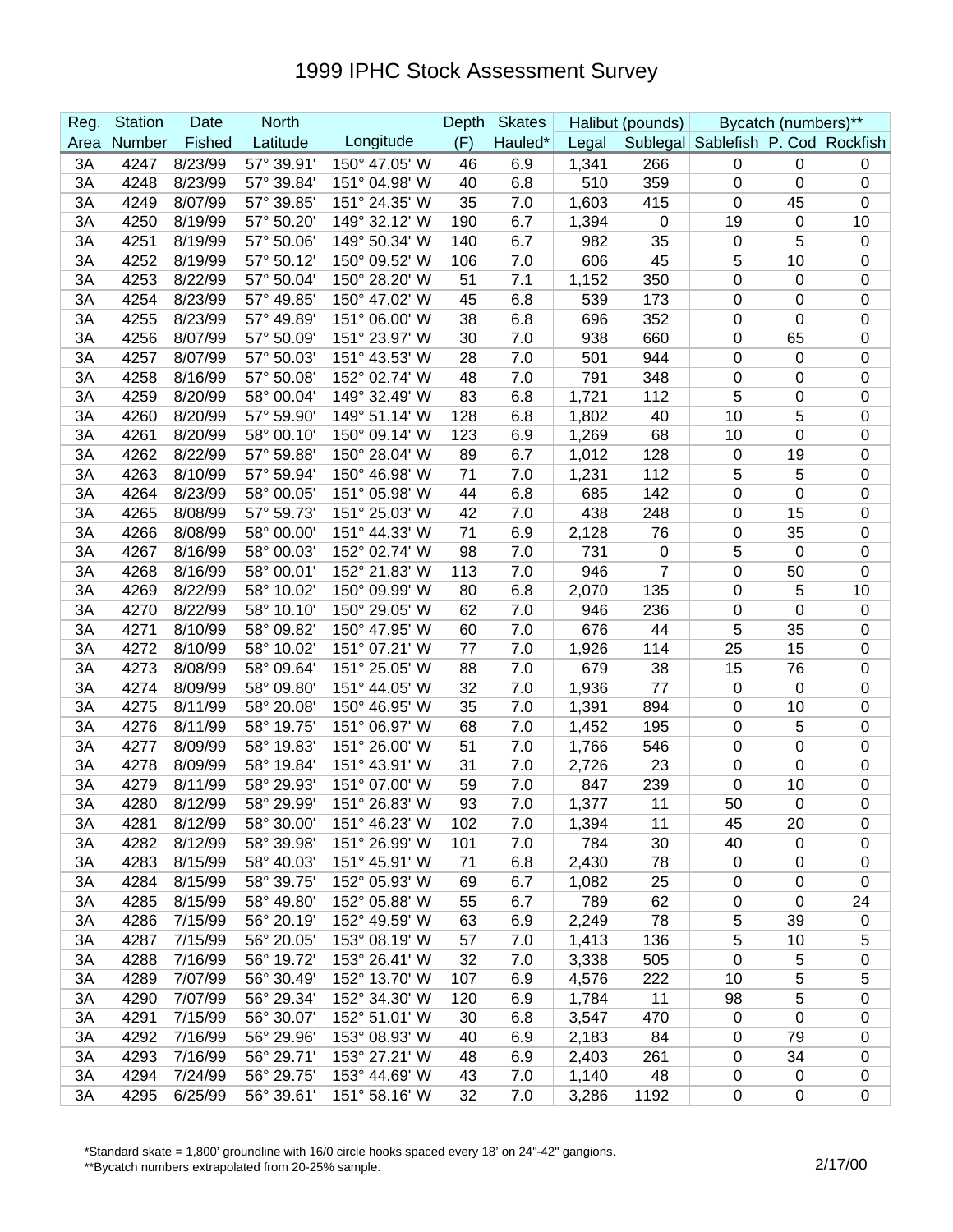| Reg.     | <b>Station</b> | Date               | <b>North</b>             |                                | Depth    | <b>Skates</b> |              | Halibut (pounds) |                                    | Bycatch (numbers)** |                          |
|----------|----------------|--------------------|--------------------------|--------------------------------|----------|---------------|--------------|------------------|------------------------------------|---------------------|--------------------------|
| Area     | Number         | Fished             | Latitude                 | Longitude                      | (F)      | Hauled*       | Legal        |                  | Sublegal Sablefish P. Cod Rockfish |                     |                          |
| 3A       | 4296           | 6/25/99            | 56° 39.52'               | 152° 15.56' W                  | 24       | 7.0           | 2,313        | 1205             | $\mathbf 0$                        | $\mathbf 0$         | 0                        |
| 3A       | 4297           | 6/26/99            | 56° 39.72'               | 152° 34.37' W                  | 75       | 7.0           | 271          | 125              | 5                                  | $\mathbf 0$         | $\mathbf 0$              |
| 3A       | 4298           | 7/23/99            | 56° 39.95'               | 152° 52.31' W                  | 39       | 7.0           | 1,013        | 725              | 0                                  | 0                   | $\mathbf 0$              |
| 3A       | 4299           | 7/23/99            | 56° 40.06'               | 153° 09.58' W                  | 83       | 6.9           | 1,281        | 11               | 0                                  | $\mathbf 0$         | $\boldsymbol{0}$         |
| 3A       | 4300           | 7/14/99            | 56° 39.58'               | 153° 28.68' W                  | 78       | 7.0           | 3,866        | 128              | 0                                  | 15                  | $\mathbf 0$              |
| 3A       | 4301           | 7/24/99            | 56° 39.78'               | 153° 45.85' W                  | 40       | 6.8           | 2,148        | 198              | 0                                  | 10                  | $\mathbf 0$              |
| 3A       | 4302           | 6/24/99            | 56° 49.73'               | 151° 41.27' W                  | 139      | 6.5           | 951          | 83               | 65                                 | $\mathbf 0$         | $\mathbf 0$              |
| 3A       | 4303           | 6/25/99            | 56° 49.53'               | 151° 58.46' W                  | 42       | 7.0           | 5,223        | 485              | 0                                  | 0                   | $\mathbf 0$              |
| 3A       | 4304           | 7/06/99            | 56° 49.87'               | 152° 16.22' W                  | 54       | 7.0           | 2,036        | 227              | 0                                  | 0                   | $\mathbf 0$              |
| 3A       | 4305           | 6/26/99            | 56° 49.52'               | 152° 35.22' W                  | 72       | 7.0           | 1,239        | 57               | $\mathbf 0$                        | 0                   | $\boldsymbol{0}$         |
| 3A       | 4306           | 7/23/99            | 56° 50.14'               | 152° 52.70' W                  | 35       | 6.9           | 719          | 1137             | $\mathbf 0$                        | 0                   | $\boldsymbol{0}$         |
| 3A       | 4307           | 7/14/99            | 56° 49.67                | 153° 11.25' W                  | 58       | 6.9           | 2,288        | 152              | 0                                  | 0                   | $\boldsymbol{0}$         |
| 3A       | 4308           | 7/14/99            | 56° 49.68'               | 153° 30.12' W                  | 56       | 7.0           | 1,566        | 144              | $\mathbf 0$                        | 0                   | $\boldsymbol{0}$         |
| 3A       | 4309           | 6/24/99            | 56° 59.61'               | 151° 40.35' W                  | 40       | 7.0           | 2,047        | 399              | 0                                  | 0                   | $\mathbf 0$              |
| 3A       | 4310           | 7/06/99            | 56° 59.86'               | 151° 59.30' W                  | 45       | 7.0           | 766          | 1231             | $\mathbf 0$                        | 5                   | $\mathbf 0$              |
| 3A       | 4311           | 7/06/99            | 56° 59.70'               | 152° 17.41' W                  | 41       | 7.0           | 2,754        | 358              | 0                                  | 0                   | $\mathbf 0$              |
| 3A       | 4312           | 7/05/99            | 56° 59.72'               | 152° 35.44' W                  | 85       | 7.0           | 1,975        | 38               | 5                                  | 0                   | $\mathbf 0$              |
| 3A       | 4313           | 7/05/99            | 56° 59.80'               | 152° 54.40' W                  | 69       | 7.0           | 1,686        | 93               | 15                                 | 10                  | $\pmb{0}$                |
| 3A       | 4314           | 6/20/99            | 57° 09.39'               | 151° 08.01' W                  | 187      | 7.0           | 960          | 34               | 65                                 | 0                   | 5                        |
| 3A       | 4315           | 6/20/99            | 57° 09.70'               | 151° 23.14' W                  | 69       | 7.0           | 5,435        | 454              | 0                                  | 0                   | $\boldsymbol{0}$         |
| 3A       | 4316           | 6/23/99            | 57° 09.60'               | 151° 41.80' W                  | 41       | 7.0           | 1,504        | 356              | 0                                  | 0                   | $\mathbf 0$              |
| 3A       | 4317           | 6/23/99            | 57° 09.57'               | 151° 59.78' W                  | 40       | 7.0           | 914          | 452              | 0                                  | 5                   | $\mathbf 0$              |
| 3A       | 4318           | 7/04/99            | 57° 09.66'               | 152° 18.80' W                  | 43       | 6.9           | 411          | 165              | 0                                  | 0                   | $\boldsymbol{0}$         |
| 3A       | 4319           | 7/04/99            | 57° 09.88'               | 152° 36.16' W                  | 52       | 7.0           | 1,987        | 173              | $\mathbf 0$                        | 20                  | $\boldsymbol{0}$         |
| 3A       | 4320           | 6/17/99            | 57° 20.09'               | 151° 04.96' W                  | 51       | 7.0           | 3,545        | 733              | 0                                  | 50                  | $\boldsymbol{0}$         |
| 3A       | 4321           | 6/20/99            | 57° 19.48'               | 151° 23.93' W                  | 74       | 7.0           | 2,986        | 494              | 0                                  | 25                  | $\boldsymbol{0}$         |
| 3A       | 4322           | 6/19/99            | 57° 19.23'               | 151° 41.94' W                  | 35       | 7.0           | 2,303        | 1197             | 0                                  | $\mathbf 0$         | $\mathbf 0$              |
| 3A       | 4323           | 6/23/99            | 57° 19.74'               | 152° 01.46' W                  | 40       | 7.0           | 1,066        | 268              | 0                                  | 70                  | $\boldsymbol{0}$         |
| 3A       | 4324           | 7/04/99            | 57° 19.18'               | 152° 19.75' W                  | 24       | 7.0           | 956          | 39               | 0                                  | $\mathbf 0$         | $\mathbf 0$              |
| 3A       | 4325           | 6/17/99            | 57° 30.04'               | 151° 04.49' W                  | 45       | 7.0           | 3,856        | 965              | 0                                  | 25                  | $\mathbf 0$              |
| 3A       | 4326           | 6/17/99            | 57° 29.91'               | 151° 23.68' W                  | 68       | 7.0           | 1,538        | 575              | 0                                  | 40                  | $\mathbf 0$              |
| 3A       | 4327           | 6/19/99<br>6/16/99 | 57° 29.30'<br>57° 29.71' | 151° 43.16' W<br>152° 01.82' W | 54<br>25 | 7.0           | 2,309        | 607<br>464       | 0                                  | 41                  | $\mathbf 0$              |
| 3A<br>3A | 4328<br>4329   |                    | 57° 39.77'               | 151° 44.36' W                  | 38       | 6.9<br>6.8    | 4,096        |                  | 0<br>$\pmb{0}$                     | 15<br>34            | $\mathbf 0$<br>$\pmb{0}$ |
|          | 4330           | 6/16/99<br>6/16/99 | 57° 39.66'               | 152° 01.19' W                  | 80       |               | 1,715        | 834<br>396       | 0                                  | 73                  | $\mathbf 0$              |
| ЗA<br>3A | 4331           | 7/26/99            | 57° 30.17'               | 154° 54.79' W                  | 125      | 6.4<br>6.8    | 1,890<br>826 | 25               | 54                                 | 34                  | $\pmb{0}$                |
| 3A       | 4332           | 7/26/99            | 57° 39.44'               | 154° 35.93' W                  | 119      | 7.0           | 947          | 28               | 10                                 | 20                  | $\pmb{0}$                |
| 3A       | 4333           | 7/26/99            | 57° 39.77'               | 154° 53.95' W                  | 127      | 7.0           | 939          | 45               | 59                                 | 35                  | $\pmb{0}$                |
| 3A       | 4334           | 7/27/99            | 57° 39.94'               | 155° 13.54' W                  | 163      | 6.9           | 903          | 40               | 25                                 | 34                  | $\pmb{0}$                |
| 3A       | 4335           | 8/02/99            | 57° 49.64'               | 154° 15.94' W                  | 113      | 6.9           | 1,138        | 102              | 10                                 | 15                  | $\pmb{0}$                |
| 3A       | 4336           | 8/02/99            | 57° 49.67'               | 154° 34.69' W                  | 126      | 6.8           | 1,140        | 21               | 24                                 | 29                  | $\pmb{0}$                |
| 3A       | 4337           | 7/27/99            | 57° 49.73'               | 154° 53.42' W                  | 160      | 6.8           | 1,257        | 46               | 24                                 | 10                  | $\pmb{0}$                |
| 3A       | 4338           | 8/01/99            | 57° 59.73'               | 153° 37.34' W                  | 88       | 6.9           | 984          | 64               | 5                                  | 15                  | $\pmb{0}$                |
| 3A       | 4339           | 8/01/99            | 57° 59.79'               | 153° 55.84' W                  | 109      | 6.9           | 1,522        | 134              | 10                                 | 10                  | $\pmb{0}$                |
| 3A       | 4340           | 8/02/99            | 57° 59.66'               | 154° 14.46' W                  | 127      | 7.0           | 819          | 36               | 20                                 | 30                  | $\pmb{0}$                |
| 3A       | 4341           | 8/03/99            | 58° 09.78'               | 153° 19.68' W                  | 70       | 7.5           | 1,130        | 137              | $\mathbf 0$                        | 28                  | $\pmb{0}$                |
| 3A       | 4342           | 8/03/99            | 58° 09.73'               | 153° 38.44' W                  | 107      | 6.9           | 1,253        | 109              | $\mathbf 0$                        | 5                   | $\pmb{0}$                |
| 3A       | 4343           | 8/01/99            | 58° 09.09'               | 153° 58.39' W                  | 117      | 6.9           | 1,779        | 107              | 25                                 | 10                  | $\pmb{0}$                |
| 3A       | 4344           | 8/03/99            | 58° 19.66'               | 153° 20.23' W                  | 96       | 7.0           | 565          | 28               | 0                                  | 10                  | $\pmb{0}$                |

\*Standard skate = 1,800' groundline with 16/0 circle hooks spaced every 18' on 24"-42" gangions.